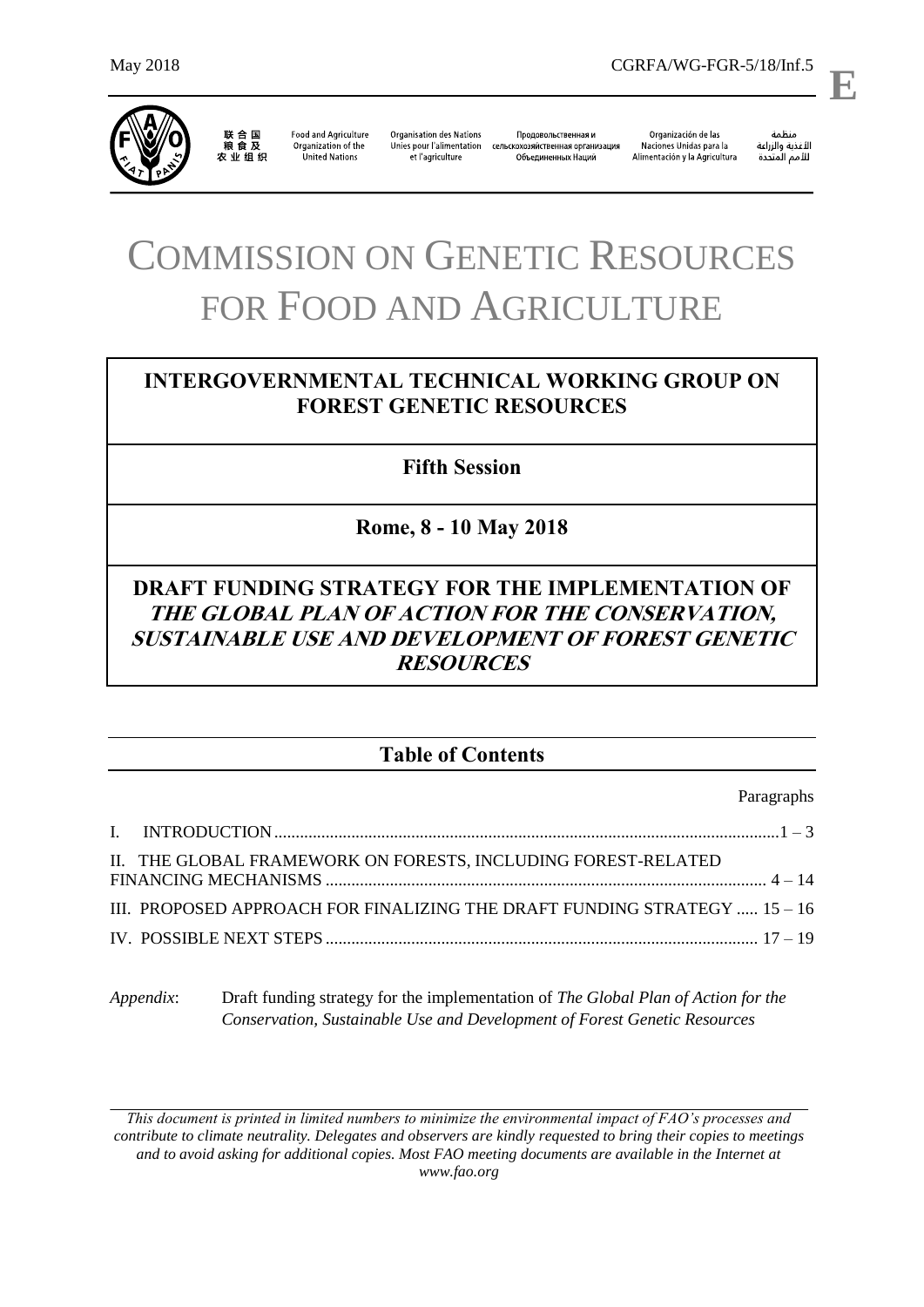# **I. INTRODUCTION**

1. The Commission on Genetic Resources for Food and Agriculture (the Commission), at its Fourteenth Regular Session in April 2013, considered draft strategic priorities for action on forest genetic resources and agreed on them as the *Global Plan of Action for the Conservation, Sustainable Use and Development of Forest Genetic Resources* (Global Plan of Action).<sup>1</sup> Subsequently, the FAO Conference adopted the Global Plan of Action at its Thirty-eighth Session in June 2013.<sup>2</sup> At its Fifteenth Regular Session in January 2015, the Commission agreed on the *Strategy for the Implementation of the Global Plan of Action for the Conservation, Sustainable Use and Development of Forest Genetic Resources* (the Implementation Strategy).<sup>3</sup>

2. The Implementation Strategy recognizes that the implementation of the Global Plan of Action, in particularly in developing countries, depends on the availability of additional financial resources. It also requests FAO to develop a Funding Strategy for the implementation of the Global Plan of Action (Funding Strategy). <sup>4</sup> At its last session, the Commission considered progress made in developing the Funding Strategy.<sup>5</sup> It requested FAO to continue pursuing extra-budgetary funds, developing the funding strategy to assist countries in the implementation of the Global Plan of Action and encouraging donors to provide support.<sup>6</sup>

3. This document presents recent developments in the global framework on forests, including the main forest-related financing mechanisms. Based on these developments, an approach for finalizing the Funding Strategy and possible next steps are proposed. A draft Funding Strategy is presented in the *Appendix* to this document for review by the Intergovernmental Technical Working Group on Forest Genetic Resources (the Working Group).

# **II. THE GLOBAL FRAMEWORK ON FORESTS, INCLUDING FOREST-RELATED FINANCING MECHANISMS**

#### **Recent developments in the global framework on forests**

4. The Global Plan of Action encourages countries and stakeholders to explore new funding opportunities for forest genetic resources, including climate change and biodiversity-related funds.<sup>7</sup> It is therefore crucial to align the implementation of the GPA-FGR with global, regional and national efforts that are promoting the implementation of sustainable forest management. Furthermore, it is important to consider the existing funding mechanisms for sustainable forest management to avoid duplication of efforts and to fast-track the mobilization of financial resources for actions on the conservation and use of FGR.

5. When the UN General Assembly adopted the Non-Legally Binding Instrument on All Types of Forests (now called the UN forest instrument) in 2007, it re-affirmed forest biological diversity as one of the seven elements of sustainable forest management. The UN General Assembly also adopted, in 2017, the UN strategic plan for forests 2017-2030 which provides a global framework for actions at all levels to sustainably manage all types of forests and trees outside forests and halt deforestation and forest degradation. The strategic plan includes six global forest goals and 26 associated targets to be achieved by 2030. These voluntary goals and targets contribute to the implementation of the 2030 Agenda for

l

 $1$  CGRFA-14/13/Report, paragraph 52.

<sup>2</sup> C 2013/REP, paragraph 77.

<sup>3</sup> CGRFA-15/15/Report, *Appendix E*.

<sup>4</sup> CGRFA-15/15/Report, *Appendix E*, Chapter VI.

<sup>5</sup> CGRFA-16/17/19, paragraphs 18-20.

<sup>6</sup> CGRFA-16/17/Report, paragraph 73.

<sup>7</sup> Strategic Priority 27: Strengthen efforts to mobilize the necessary resources, including financing, for the conservation, sustainable use and development of FGR.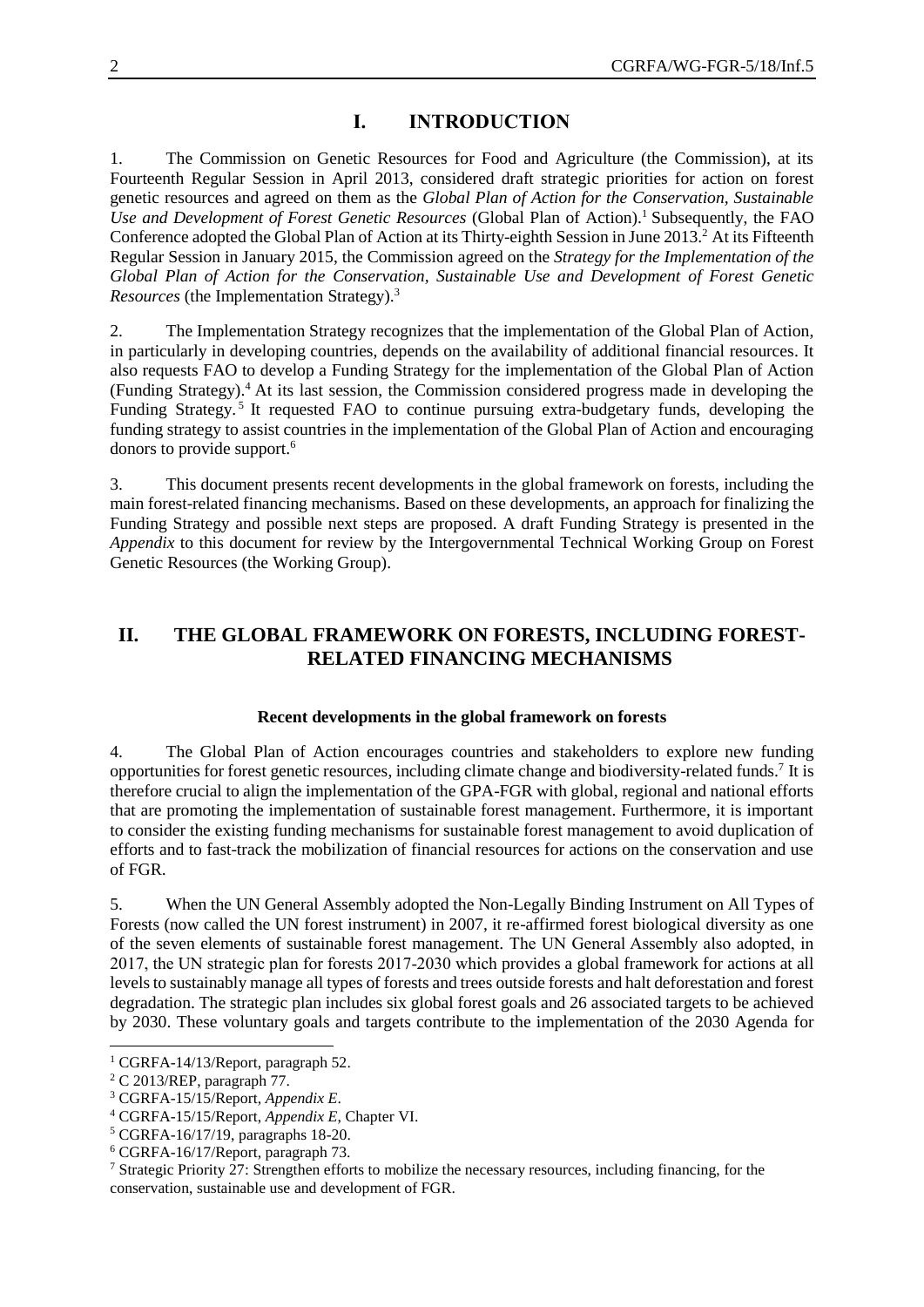Sustainable Development and the Paris Agreement of the UN Framework Convention on Climate Change (UNFCCC), as well as the Convention on Biological Diversity (CBD) and the United Nations Convention to Combat Desertification (UNCCD). The following goals are of particular importance for the conservation and use of FGR:

a. Global Forest Goal 2 (*Enhance forest-based economic, social and environmental benefits, including by improving the livelihoods of forest-dependent people*) includes the conservation and sustainable use of genetic diversity of forests and trees outside of forests as one of the indicative thematic areas for action. Forest genetic resources are also highly relevant for several other thematic areas of Global Forest Goal 2, such as the contribution of forests to poverty eradication and livelihoods, forests and trees in the urban context and agroforestry. Furthermore, sustainable and appropriate use of forest genetic resources is crucial for achieving Global Forest Goal 1 (*Reverse the loss of forest cover worldwide through sustainable forest management, including protection, restoration, afforestation and reforestation, and increase efforts to prevent forest degradation and contribute to the global effort of addressing climate change*).

b. Global Forest Goal 4 (*Mobilize significantly increased, new and additional financial resources from all sources for the implementation of sustainable forest management and strengthen scientific and technical cooperation and partnerships*) is also highly relevant for the preparation of the draft funding strategy for the implementation of the GPA-FGR. Furthermore, the implementation of the GPA-FGR contributes to achieving Global Forest Goal 6 (*Enhance cooperation, coordination, coherence and synergies on forest-related issues at all levels, including within the United Nations system and across member organizations of the Collaborative Partnership on Forests (CPF), as well as across sectors and relevant stakeholders*).

6. The Collaborative Partnership on Forests (CPF) 8 consists of 14 international organizations and secretariats with substantial programmes on forests promoting sustainable forest management and strengthening long-term political support to this end. The CPF is chaired by FAO and serviced by the Secretariat of the United Nations Forum on Forests (UNFF)<sup>9</sup> under which the UN forest instrument was negotiated. The CPF activities include an online Sourcebook on Funding for Sustainable Forest Management<sup>10</sup> which was developed to help countries and other stakeholders locate global funding sources for sustainable forest management projects.

7. In 2015, the UNFF established the Global Forest Financing Facilitation Network (GFFFN) for increasing access to financial, technical and scientific resources to implement the UN Forest Instrument. The GFFFN continues the previous UNFF work on forest financing and is recognized as one of the five main components of the international arrangement on forests. The priority areas of the GFFFN include facilitating access to existing financial mechanisms and mobilizing new and additional financial resources for sustainable forest management.

8. Recent developments in the context of the CBD should also be kept in mind. In December 2016, Thirteenth Conference of Parties (COP13) to the CBD welcomed the Cancun Declaration and urged Parties to strengthen their efforts to mainstream conservation and sustainable use of biodiversity within and across various sectors, including agriculture, forestry, fisheries and aquaculture, and tourism at all levels and scales. COP13 encouraged Parties to create enabling conditions, strengthen the enforcement of laws and regulations, and promote the implementation of sustainable forest management. COP13 also welcomed a proposal by FAO to establish a platform on biodiversity and agricultural sectors for governments, communities of practice and other stakeholders to build bridges between sectors, identify synergies, align goals and develop integrated cross-sectoral approaches to mainstreaming biodiversity

l

<sup>8</sup> <http://www.cpfweb.org/en/>

<sup>9</sup> <http://www.un.org/esa/forests/index.html>

<sup>10</sup> <http://www.cpfweb.org/73034/en/>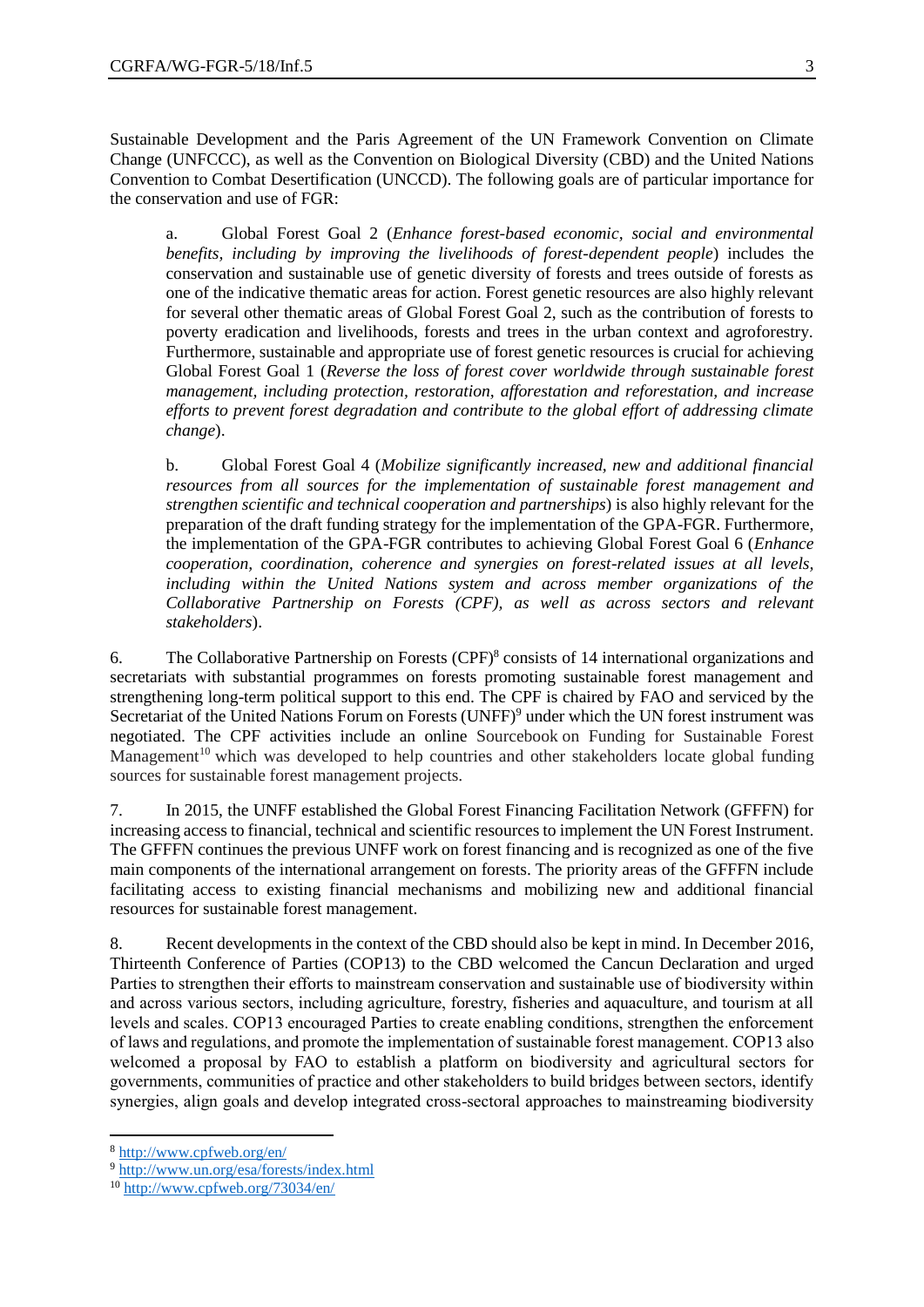in the agriculture, forestry and fisheries sectors. In addition, COP13 took note of the Global Plans of Action on plant, animal and forest genetic resources.

## **Lessons learnt from mobilizing financial resources for sustainable forest management**

9. The GFFFN has summarized lessons learnt based on the past and ongoing efforts for mobilizing financial resources for sustainable forest management. <sup>11</sup> They are also relevant for the preparation of the funding strategy for the implementation of the GPA-FGR:

a. There are both challenges and opportunities in mobilizing forest financing at global, regional and national levels. Challenges include a complex financing "landscape" especially at the global level and the fact that limited amounts of available official development assistance can be invested to the forest sector as many countries have low capacity to translate such investments into action, and maintain these investments to generate long-lasting impacts. Opportunities include untapped sources of funding, in particular in private sector. It is recognized that private-sector financing offers significant potential but this financing is mostly channelled into activities that maximize short-term economic potential. While public-sector financing often plays a catalysing and leveraging role, private-sector financing could also contribute more broadly towards the aims of sustainable forest management. Other opportunities are offered by regional and international cooperation, for example, in the form of learning and sharing experiences and information.

b. A holistic approach is crucial for mobilizing financial resources for sustainable forest management because of the complex financing landscape. Furthermore, as the multiple values of forests are attractive to a broad range of financing instruments, donors and investors, a coordinated approach is necessary to cover all elements of sustainable forest management. Forest financing strategies have thus been proposed for enhancing coordination at both national and regional levels. Mobilizing financial resources should also involve a degree of flexibility as "one-size-fits-all" approach matches poorly with different national or sub-national situations and specific needs of countries.

c. Building capacity in preparing bankable project proposals and in implementing large projects can address the lack of absorptive capacity together with capacity-building on technical issues related to sustainable forest management.

10. With these lessons in mind, the GFFFN is already aiming at enhancing coordination, cooperation and coherence among various funding sources and mechanisms.

## **Main financing instruments for forests**

11. Currently, the main multi-lateral financing mechanisms for forests are the Global Environment Facility (GEF)<sup>12</sup> and the Green Climate Fund (GCF)<sup>13</sup>. The GEF was established in 1992 and it is the financial mechanism of the five major international environmental conventions, including the CBD, the UNCCD and the UNFCCC. The GEF provides funding to government agencies, civil society organizations, private sector companies and research institutions in developing countries and countries with economies in transition to support their efforts in implementing these conventions. For its sixth funding period (2014-2018), the GEF received a total of USD 4.43 billion and so far it has supported 629 projects during the current funding period. Sustainable forest management has been as one of the key areas for the GEF financial support and this is expected to continue during the seventh funding

l <sup>11</sup> <http://www.un.org/esa/forests/wp-content/uploads/2015/10/Issuebrief3.pdf>

<sup>12</sup> <http://www.thegef.org/>

<sup>13</sup> [https://www.greenclimate.fund](https://www.greenclimate.fund/)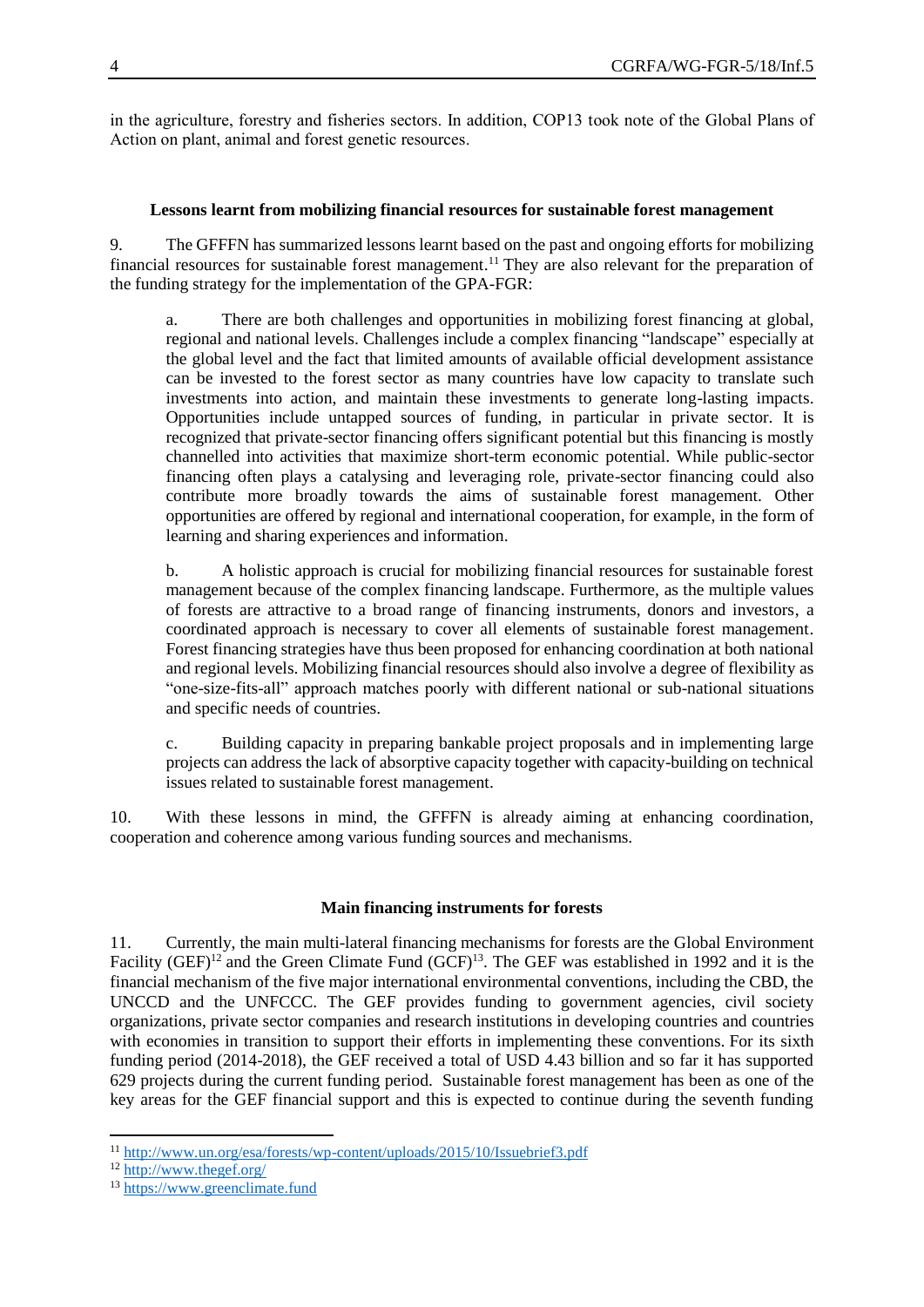$\overline{a}$ 

period which starts in July 2018. Furthermore, GEF-7 is expected to increase its support for forest and landscape restoration.

12. The GCF was established in 2010 to help developing countries limit or reduce their greenhouse gas (GHG) emissions and adapt to climate change. The role of forests in climate change adaptation and mitigation was recognized in the Paris Agreement of the UNFCCC and the investment priorities of the GCF include support for reducing emissions from deforestation and enhancing forest-based mitigation options. As of April 2018, GCF has granted USD 596 million to projects and its investment portfolio expected to increase rapidly as many more projects are currently in the final pipeline. In 2014, donors pledged to provide more than USD 10 billion to the GCF.

13. Several other multilateral funding mechanisms and development banks continue supporting the implementation of sustainable forest management although many of them have directed part of their funding to the GEF and the GCF. In case of bilateral funding, many donors are also continuing their support to projects on sustainable forest management although during the past years, other funding priorities have often outcompeted forests in the allocation of official development assistance.

14. FAO is one of the partner agencies of the GEF and it has also been accredited by the GCF to manage its projects. In the past, FAO has managed, or contributed to, the development and implementation of several GEF-funded projects on sustainable forest management, which are expected to also contribute to the implementation of the GPA-FGR. Currently, FAO is coordinating ongoing or forthcoming projects in the Central African Republic, Fiji, Haiti, Mozambique, Pakistan, Philippines, São Tomé e Príncipe, Sri Lanka and Uzbekistan<sup>14</sup> that aim at enhancing sustainable forest management or supporting forest and landscape restoration with the GEF funding. Furthermore, FAO is currently supporting Burkina Faso, Chad, Congo, Senegal and Sudan in developing project proposals for the GCF to enhance the contributions of forest and other land use sectors to climate change adaptation and mitigation.

#### **III. PROPOSED APPROACH FOR FINALIZING THE DRAFT FUNDING STRATEGY**

15. The aforementioned lessons learnt from mobilizing financial resources for the implementation of the Global Plans of Action on animal and plant genetic resources and sustainable forest management allow several observations. It is likely that the establishment of a stand-alone FAO Trust Fund for the implementation of the Global Plan of Action on forest genetic resources would make available limited amounts of new financial resources for this work in developing countries and create considerable transaction costs. In consequence, country or regional projects on forest genetic resources funded through such a Trust Fund would be, similarly to the other sectors, short-term and rather small in terms of budget

<sup>&</sup>lt;sup>14</sup> Forest and Landscape Restoration supporting Landscape and Livelihoods Resilience in the Central African Republic (GCP/CAF/002/GFF, 2018-2022); Community-based Integrated Natural Resource Management in Fiji (GCP/FIJ/008/GFF, 2018-2019); Sustainable Management of Wooded Production Landscapes for Biodiversity Conservation in Haiti (GCP/HAI/036/GFF, 2019-2023); Payment for Ecosystem Services to Support Forest Conservation and Sustainable Livelihoods in Mozambique (GCP/MOZ/117/GFF, 2017-2022); Reversing Deforestation and Degradation in High Conservation Value Chilgoza Pine Forests in Pakistan (GCP/PAK/091/GFF, 2018-2021); Enhancing Biodiversity, Ecosystem Flows, Carbon Stocks through Sustainable Forest Management and Restoration of Degraded Forestlands in the Philippines (GCP/PHI/065/GFF, 2018-2022); Landscape Restoration for Ecosystem Functionality and Climate Change Mitigation in the Republic of São Tomé e Príncipe (GCP/STP/022/GFF, 2018-2023); Promoting Sustainable Forest Management and Improving Livelihoods through Integrated Land Use Planning and Forest Landscape Restoration in Sri Lanka (GCP/SRL/074/GFF, 2018-2022); Sustainable Management of Forests in Mountain and Valley Areas in Uzbekistan (GCP/UZB/004/GFF, 2018-2023).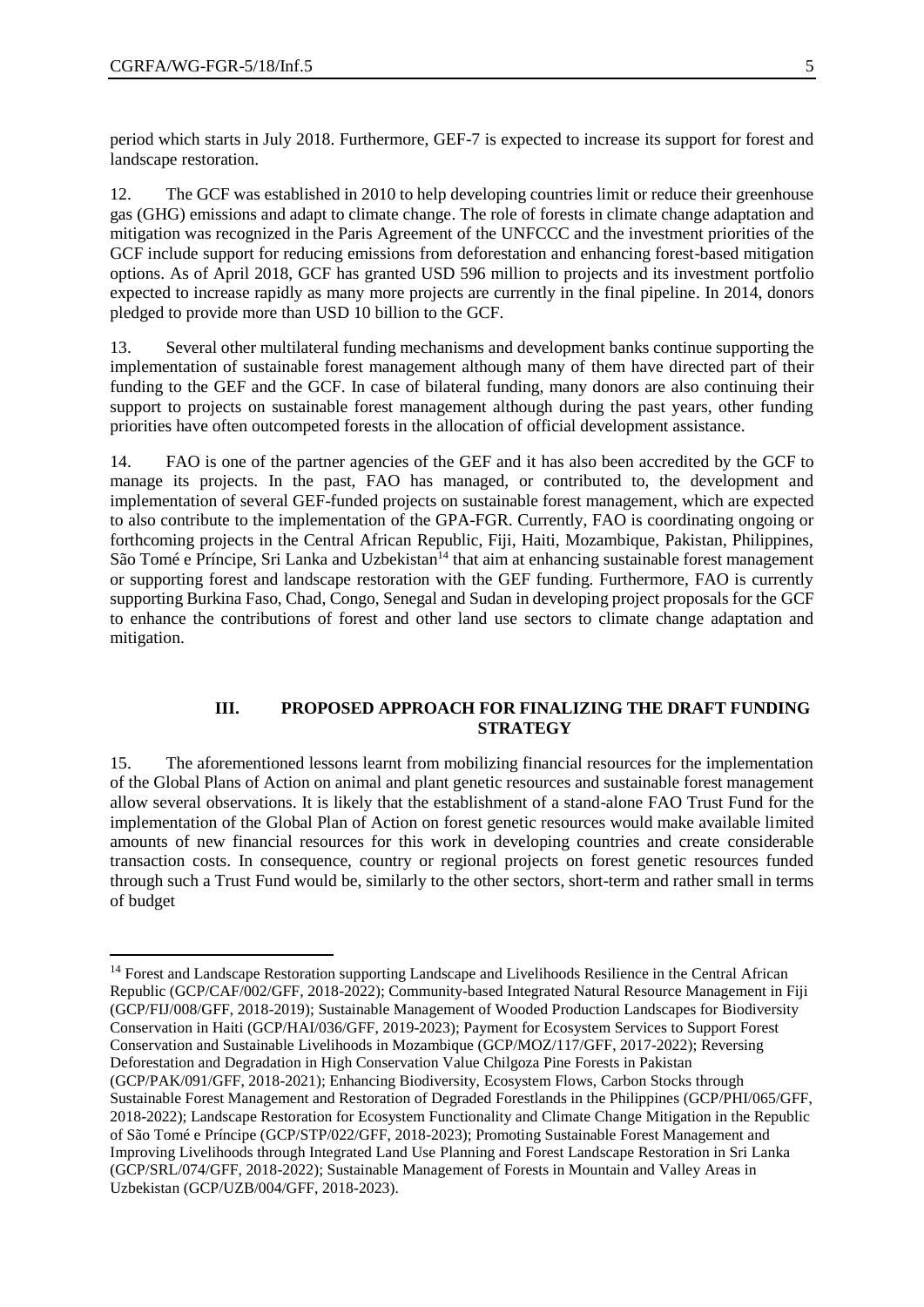16. The following approach is therefore proposed for mobilizing financial resources for the implementation of the Global Plan of Action.

a. Firstly, for both technical and financial reasons, the proposal is to mainstream actions on the conservation and use of forest genetic resources into larger and more holistic actions that are supported by the GEF and the GCF to enhance the implementation of sustainable forest management and forest-based adaptation and mitigation measures for climate change, respectively. This approach would also be in line with the Cancun Declaration of the 2016 UN Biodiversity Conference that urged Parties to strengthen their efforts to mainstream conservation and sustainable use of biodiversity within and across various sectors, including agriculture, forestry, fisheries and aquaculture, and tourism at all levels and scales.

b. Secondly, in parallel with the mainstreaming efforts, financial resources would be mobilized from all possible sources for strategic actions on forest genetic resources, such as capacity-building, development of national strategies and strengthening of national tree seed systems, for example. The strategic actions should be in line with the four priority areas of the Global Plan of Action but tailored to meet specific needs and conditions of different countries and regions.

c. Thirdly, it will be necessary to cooperate with relevant ongoing forest financing initiatives to *inter alia* emphasize the importance of investing in forest genetic resources, and create awareness on the fundamental role of these resources in sustainable forest management. Such cooperation would also allow making available information on possible funding sources without duplicating efforts. As part of the implementation strategy of the Global Plan of Action, the Commission requested FAO to collect, maintain and regularly update on its website information on donor mandates, policies, eligibility criteria and procedures for submitting proposals for projects on forest genetic resources. As the UNFF has already established the GFFFN for a similar purpose to support the implementation of sustainable forest management, FAO could collaborate with the GFFFN to make available information on funding opportunities for forest genetic resources. In addition to making information available on funding sources, the GFFFN is also promoting the development of national forest financing strategies and facilitating access to existing and emerging funding sources.

## **IV. POSSIBLE NEXT STEPS**

17. Subject to the recommendations of the Working Group and considerations by the Commission at its next session, possible next steps for implementing the draft funding strategy could include the follow ones.

18. Countries could to identify strategic and specific actions on forest genetic resources, and communicate the identified actions to the attention of relevant national agencies leading resource mobilization and interactions with different donors, in particular the GEF and the GCF. Based on the identified strategic actions, countries could also formulate brief concept notes describing the identified strategic actions in detail, including proposed timeframes for necessary activities and financial resources needed to implement them. The identification of the proposed strategic actions should be supported by relevant information, such as the country progress reports on the implementation of the Global Plan of Action and/or the country reports to *The State of the World's Forest Genetic Resources*. The identified strategic actions on forest genetic resources should also be communicated to relevant ministries and FAO country offices for consideration in Country Programme Frameworks.

19. FAO will continue to promote the mainstreaming of forest genetic resources when supporting countries to develop project proposals to the GEF and the GCF. It will also continue pursuing extrabudgetary funds and enhance its cooperation with the GFFFN to make available information on existing and emerging funding sources.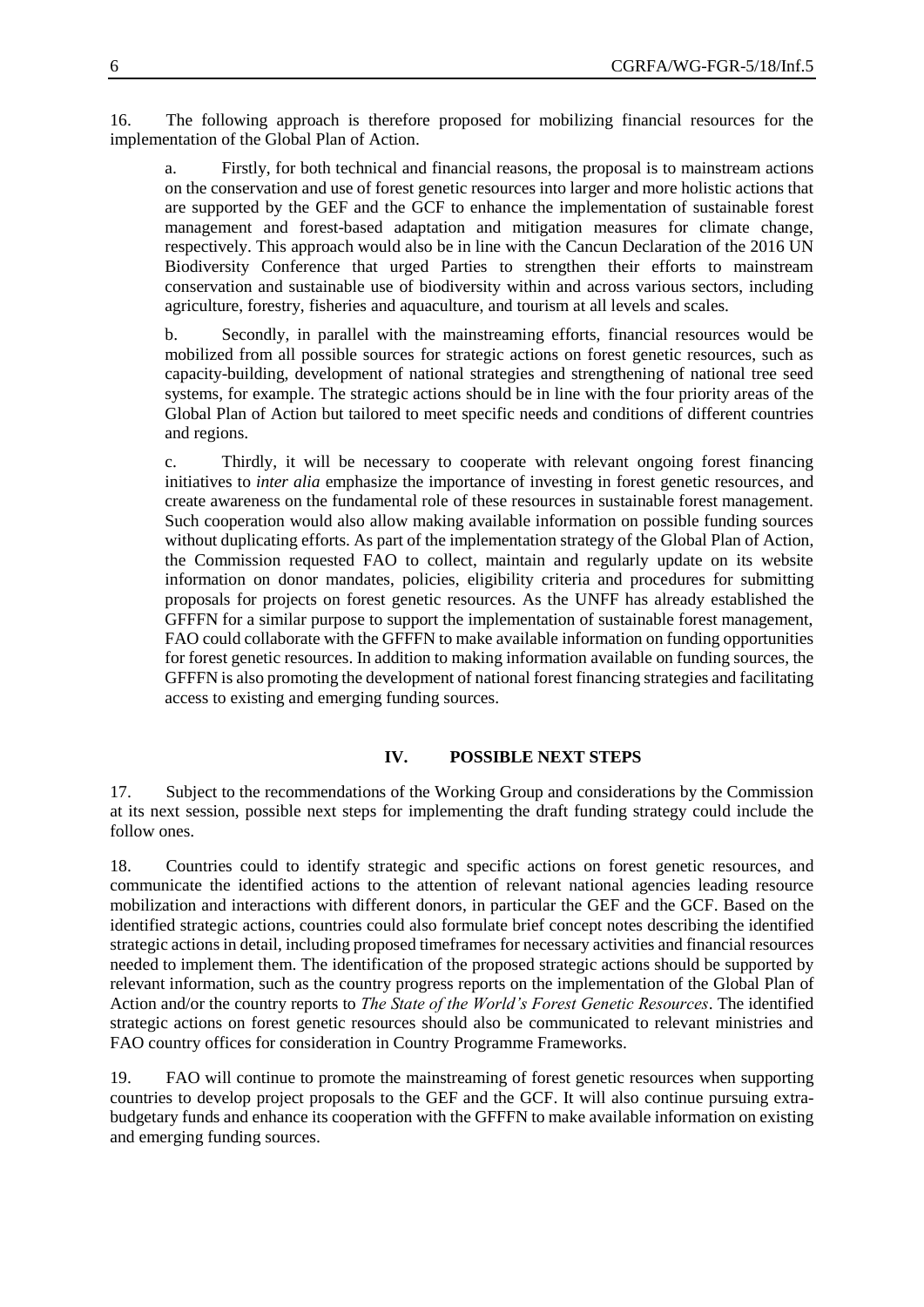#### **APPENDIX**

## **DRAFT FUNDING STRATEGY FOR THE IMPLEMENTATION OF** *THE GLOBAL PLAN OF ACTION FOR THE CONSERVATION, SUSTAINABLE USE AND DEVELOPMENT OF FOREST GENETIC RESOURCES*

#### **1. Purpose**

The purpose of the Funding Strategy is to mobilize financial resources and to strengthen international cooperation to support developing countries and countries with economies in transition in their efforts to implement the *Global Plan of Action for the Conservation, Sustainable Use and Development of Forest Genetic Resources* (Global Plan of Action), adopted by the FAO Conference at its Thirty-eighth Session in June 2013, to contribute to the United Nations Strategic Plan for Forests 2017-2030, the 2030 Agenda and other relevant international commitments on forests.

#### **2. Priority areas of the Global Plan of Action**

The Global Plan of Action identifies a total of 27 strategic priorities at national, regional and global levels grouped into the following four priority areas:

- Improving the availability of, and access to, information on forest genetic resources;
- Conservation of forest genetic resources (*in situ* and *ex situ*);
- Sustainable use, development and management of forest genetic resources; and
- Policies, institutions and capacity-building.

It acknowledges that the importance of each strategic priority may differ significantly in different countries and regions. Strategic Priority 27 calls action to "*strengthen efforts to mobilize the necessary resources, including financing, for the conservation, sustainable use and development of forest genetic resources*". The Global Plan of Action further acknowledges that resource mobilization for its implementation requires due attention and efforts at all levels, including coordination with numerous initiatives underway within countries, regionally and globally.

#### **3. Objectives of the Funding Strategy**

The Funding Strategy has the following objectives:

- To mainstream actions on the conservation, use and development of forest genetic resources and their financing into large and holistic country-led actions that are designed to enhance the implementation of sustainable forest management, including conservation and use of forest biodiversity, and forest-based adaptation and mitigation measures for climate change;
- To mobilize financial resources from all possible sources for strategic and specific actions on forest genetic resources at national, regional and international levels; and
- To cooperate with relevant ongoing forest financing initiatives, in particular the Global Forest Financing Facilitation Network (GFFFN) established by the United Nations Forum on Forests (UNFF), to make available information on, and facilitate access to, existing and emerging funding sources.

The mainstreaming and strategic actions for which financial resources are mobilized under the Funding Strategy should address the priority areas of the Global Plan of Action, and be in line with relevant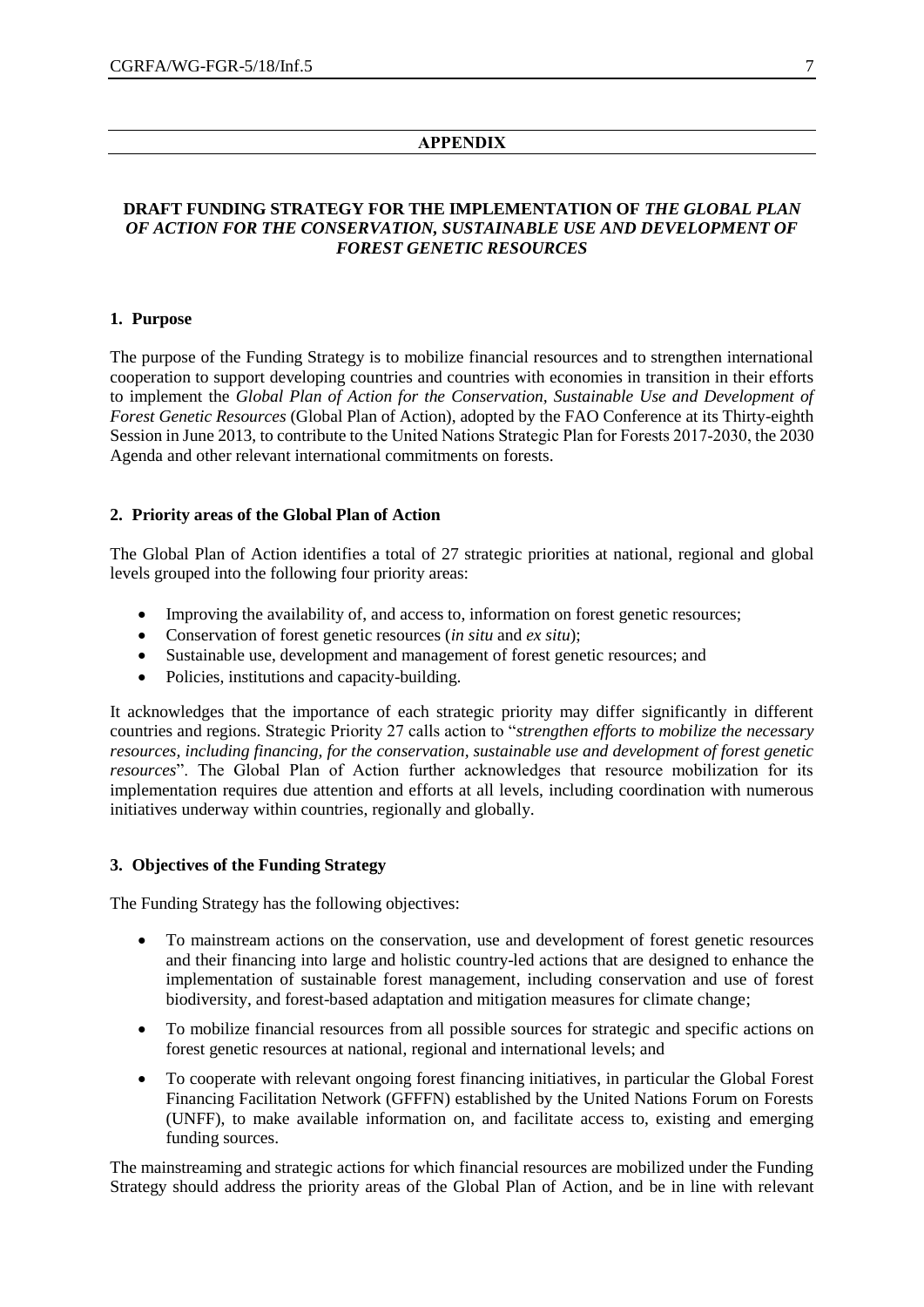international agreements. Furthermore, these actions should be tailored to meet specific needs and conditions of different countries and regions, and be fully aligned with existing forest, biodiversity, climate change, food security and other relevant policies.

In addition to making information available on funding sources, the cooperation with ongoing forest financing initiatives should also promote integration of forest genetic resources into national forest financing strategies and create awareness on the fundamental role of these resources in sustainable forest management.

# **4. Financial resources relevant to the Funding Strategy**

The Funding Strategy covers all known and potential sources of financial resources, including:

- Financial resources allocated at national level for the conservation, use and development of forest genetic resources, in accordance with each country's national capacities and financial situation;
- The main multi-lateral financing mechanisms for forests, i.e. the Global Environment Facility  $(GEF)^{15}$  and the Green Climate Fund  $(GCF)^{16}$ , providing co-funding for large and holistic country-led actions to enhance the implementation of sustainable forest management, including forest restoration, and forest-based adaptation and mitigation measures for climate change;
- Other multi-lateral, as well as bilateral and regional support, to countries, regional networks and international organizations for the implementation of the Global Plan of Action;
- Financial resources provided by foundations, the private sector, non-governmental organizations and other sources for the implementation of the Global Plan of Action;
- Extra-budgetary funds made available for FAO to provide technical and financial support to the implementation of the Global Plan of Action at national, regional and international levels, or components on forest genetic resources as part of broader projects on sustainable forest management; and
- FAO Regular Programme resources, including the Technical Collaboration Programme.

The control of these financial resources are scattered between, and often within, countries and other entities or mechanisms. In addition to controlling their own financial resources, developing countries eligible for GEF and GCF financing can decide on their priorities for using the funds allocated to them by the two multilateral financing mechanisms. In case of Technical Collaboration Programme, countries can also define, through Country Programming Frameworks, their priorities for FAO action at country level.

Developed countries and other donors make decisions on the allocation of international development assistance or investments based on their own criteria and aims which may, or may not, reflect the priority areas of the Global Plan of Action. The same applies to the funding criteria or priorities used by foundations, the private sector, non-governmental organizations and others. This situation makes it necessary to increase coordination within countries as well as among entities involved in multilateral, regional and bilateral financing, and to seek synergies while mobilizing financial resources from different sources for the implementation of the Global Plan of Action. Furthermore, it also crucial to continue creating awareness of the importance of forest genetic resources.

## **5. Considerations for the implementation of the Funding Strategy**

Most of the relevant financial resources to support the implementation of the Global Plan of Action are beyond FAO's control. Therefore, FAO will play, in collaboration with its partners and subject to the availability of resources, a facilitating role in mobilizing financial resources for this purpose, building

l

<sup>15</sup> <http://www.thegef.org/>

<sup>16</sup> [https://www.greenclimate.fund](https://www.greenclimate.fund/)